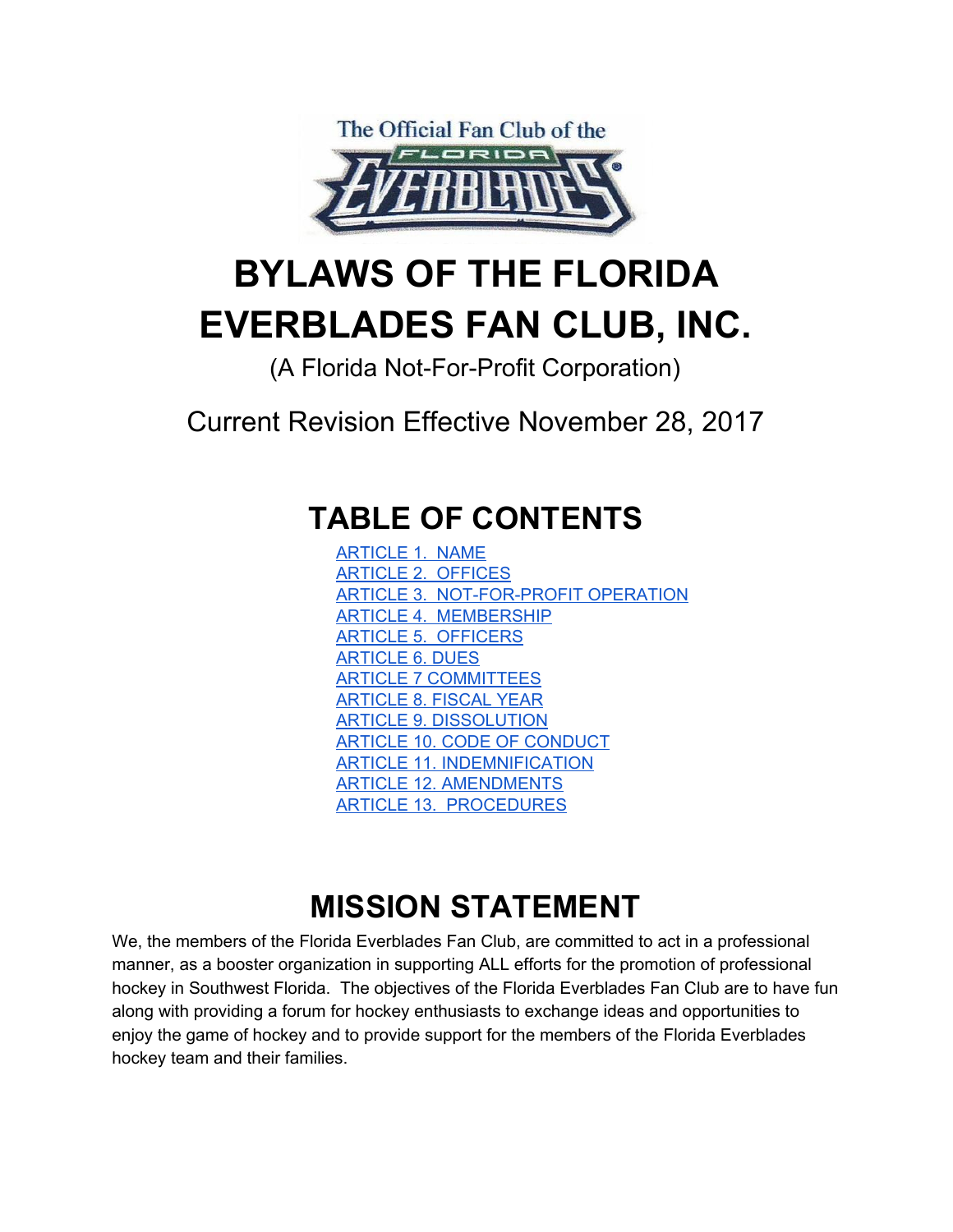<span id="page-1-0"></span>These Bylaws have been reviewed, amended, and ratified by vote of the Board of Directors and a quorum of the membership, to be used and followed by all members of the Florida Everblades Fan Club, Inc.

#### ARTICLE 1. NAME

<span id="page-1-1"></span>The name of the organization shall be the FLORIDA EVERBLADES FAN CLUB, INC. It shall be referred to herein as FEFC.

#### ARTICLE 2. OFFICES

The principal office of the FEFC shall be in the state of Florida. The FEFC shall designate a registered office in accordance with Florida law and shall maintain in continuously. The FEFC may have offices at such other places within and without the state of Florida as the FEFC Officers may from time to time determine.

## <span id="page-1-2"></span>ARTICLE 3. NOT-FOR-PROFIT OPERATION

The FEFC will not have or issue shares of stocks. No dividends will be paid. No part of the income or assets of the FEFC will be distributed to its members, Officers, or Members-at-Large without full considerations (i.e. receipts for reimbursement or prior BOARD approval for expenses). No member of the FEFC has any vested rights, interest or privilege in or to the assets, property, function, or activities of the FEFC. The FEFC may contract in due course with its member, Officers, or Members-at-Large without violating this provision.

## ARTICLE 4. MEMBERSHIP

<span id="page-1-3"></span>Section 1. Qualifications: membership in the FEFC is open to any person, interested in enjoyment of professional ice hockey, subject to the terms and conditions as determined by the FEFC Board of Directors.

Section 2. Manner of Admission: An application for membership, or a renewal of membership, must be completed in writing and submitted along with full payment of dues to the membership Chair.

Section 3. Membership Types: There shall be five (5) membership types: Family, individual, and Unaccompanied Child memberships, they will be known as "regular" members. Corporate and Honorary members will be known as 'honorary" members.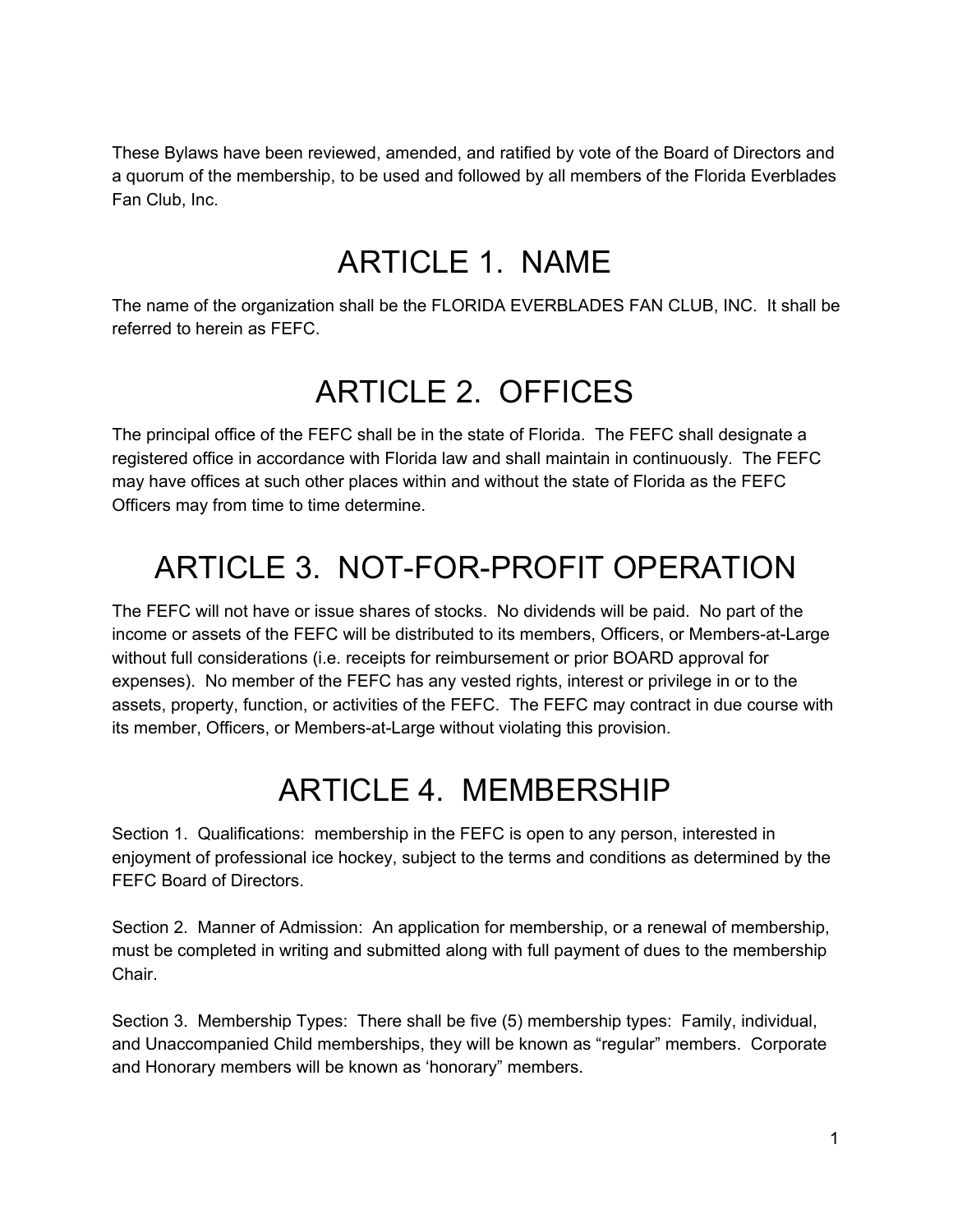- A. Family includes husband, wife (or partner), and unmarried children up to the age of eighteen (18) and residing at the same address. Dependents to include any handicapped residing at the same address.
- B. Individual includes one individual that is at least eighteen (18) years of age or older.
- C. Unaccompanied Minor is defined as a child under the age of 18 years. An unaccompanied minor may attend any valid club function only when under the supervision of an adult member in good standing. Their member application must include a sponsor, that would be a member in good standing, and also needs to include parent or guardian name, address, and phone number.
- D. Corporate includes any individual or business establishment acknowledged by their significantly valuable contribution to the support of the FEFC. All corporate sponsors shall be honorary members. They shall have all privileges as regular member except the privilege to vote, run for or hold elected offices. Corporate members have the option to purchase regular membership.
- E. Honorary includes any individual nominated for their valuable contribution and/or dedication to hockey and with approval by the FEFC Board. Honorary members will have all privileges as regular member except the privilege to vote, run for or hold elected offices. Honorary members have the option to purchase regular membership.

Section 4. Member in Good Standing Definition: member in good standing is defined as one who has paid dues in full, has no outstanding financial obligations to the FEFC, and agrees to uphold the Bylaws of the FEFC.

Section 5. Member Duties: It is the duty of all members to uphold and support the purpose of the FEFC and to volunteer and participate whenever and wherever possible, for committees, and serve on any committee(s) to which said member is elected or appointed.

Sections 6. Membership Privilege: Only members in good standing may attend FEFC meetings and FEFC functions. Any paid functions shall be restricted to members only and the number of tickets purchased by the member for said function shall directly relate to the type of membership he/she holds. Adult functions include adult paid members in good standing and paid children 16 and older.

- A. Family membership includes availability for the purchase of tickets for the immediate family members as listed in Article 4, Section 3. If the member is a single parent, an additional ticket may be purchased for one (1) additional adult guest (2 total).
- B. Individual membership includes the availability for the purchase of tickets for the individual member and one (1) additional adult guest.
- C. Corporate membership includes a representative and one (1) adult guest (2 total). Any additional tickets may be purchased with approval of the FEFC Board.
- D. Honorary membership such members may attend by invitation from the FEFC Board. The quantity of tickets will be based on the FEFC Board approval.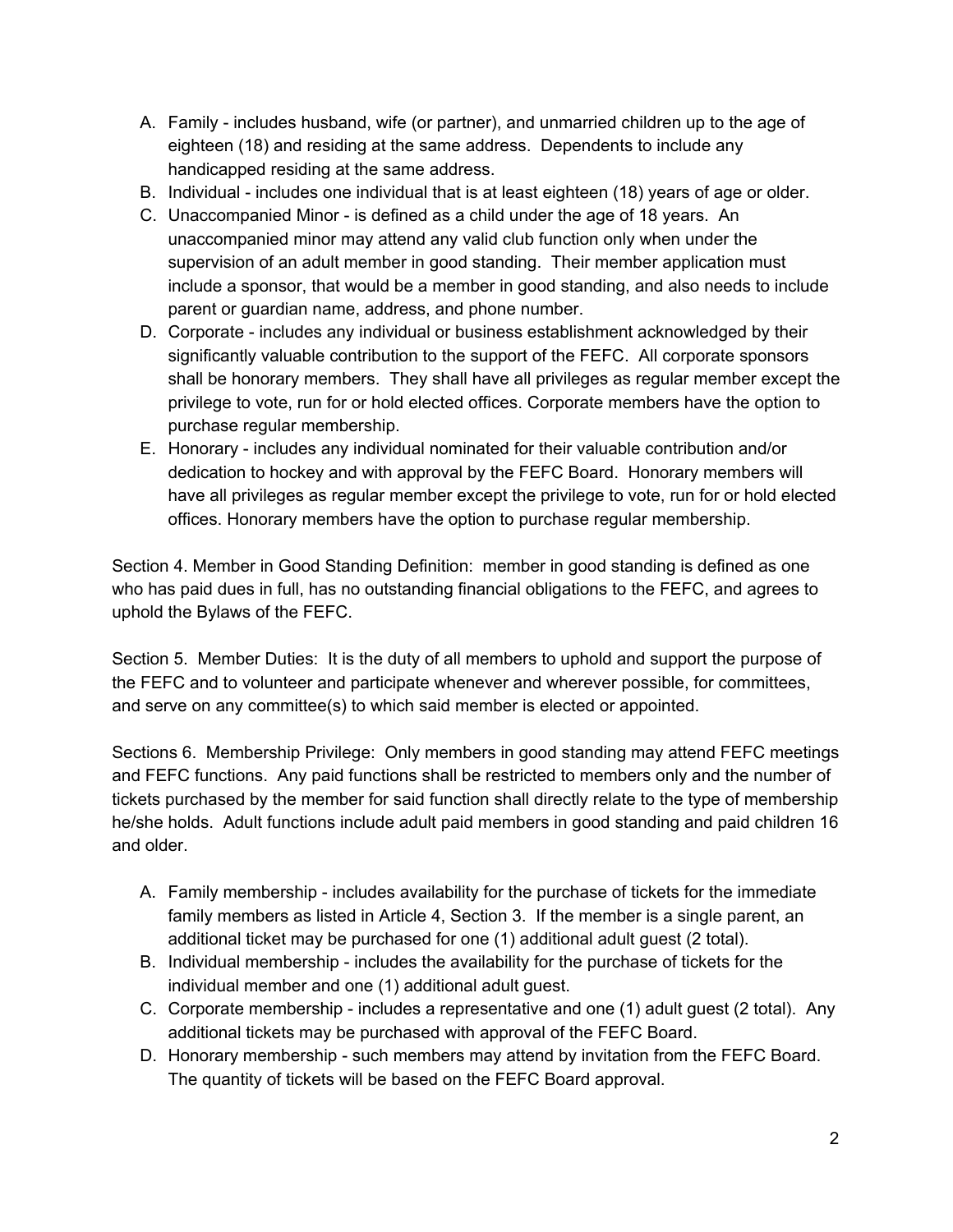Section 7. Termination of membership: membership may be terminated by any of the following methods:

- A. Voluntary written resignation addressed to any FEFC Board member.
- B. Failure to pay the annual dues as set forth in Article 6, Section 1.
- C. Expulsion from the FEFC as set forth in Article 10, Section 1, C.
- D. As per Article 5, Section 11.

Section 8. Committee Authority: If a situation arises which is governed by an existing or special committee, members are responsible for contacting the committee chairperson of that committee rather than dealing with the situation themselves. If the member does not receive a response from the committee chairperson within forty-eight (48) hours, the member shall contact any FEFC Board member for assistance.

Section 9. Annual Meeting: the purpose of the annual meeting of the FEFC members is to elect the Officers and Members-at-Large, and to transact such other matter as may properly come before the members. The annual meeting of the FEFC member shall be held at the times and places designated by the FEFC Board. The annual meeting of the FEFC members for any year shall be held no later than June 30th of each year. However, failure to hold a timely annual meeting shall in no way affect the terms of the Officers or the validity of actions of the FEFC. Special meetings of the membership shall be called by the President upon written request of at least twelve (12) members of the FEFC. Written and/or email notice shall be sent at least seven (7) days prior.

Section 10. Voting: Each individual membership in good standing shall be entitled to one (1) vote and each family membership in good standing shall be entitled to two (2) votes, if both present are over the age of eighteen (18) at any meeting of the FEFC at which he/she is present. Absentee voting will be permitted for elections only as stated in Article 5, Section 1. Electronic Ballots and voting are acceptable forms of the election process.

Section 11. Quorum: A quorum at any meeting of the FEFC will consist of all members present at said meeting. A simple majority of such quorum will decide any proper questions that may come before the meeting. Elections will also be decided by two-thirds (2/3) majority of the vote of members in good standing present, electronic, and valid absentee ballots collected. If voting on multiple positions (i.e. members at large – 4 positions) those members with the most ballots up to the number of positions shall win the election.

Section 12. In the event that a current FEFC Member-at-Large cannot fulfill his or her elected term of office, a qualified FEFC member shall be appointed by the FEFC Board to complete the term.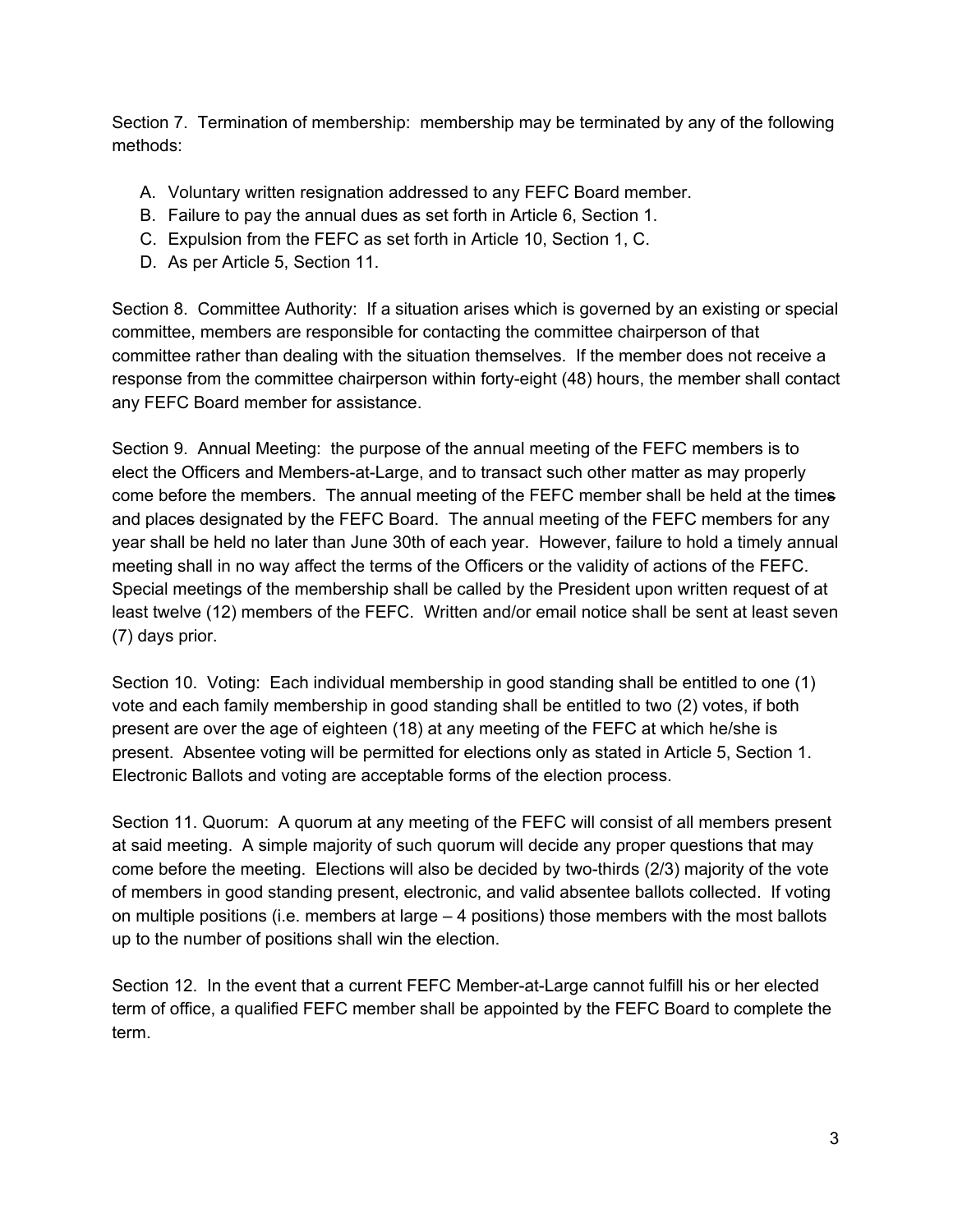Section 13. In the event that a FEFC Officer position or FEFC member-at-large position is added during the current term of the remainder of the FEFC Board, the newly elected FEFC Officer or member-at-large term will coincide with the term of the current FEFC Officers or member-at-large.

#### ARTICLE 5. OFFICERS

#### <span id="page-4-0"></span>Section 1. Nominations and Elections:

A. Nominations: Nomination for Officers and member-at-large will open on March 1 and close on April 1 of the current year. Nominations will be reviewed by the FEFC Officers for qualification or the FEFC Board will give membership a list of members that are eligible for such nomination by March 1. Once nominations are closed, nominees will be notified within seven (7) days via email or phone to accept the nomination. By April 30 of the same year the FEFC Board will issue to all members via email or USPS mail an absentee ballot with response requested to be returned by May 15 of the same year. All absentee ballots by email response must be returned dated no later than May 15, and those that are USPS mailed must be returned postmarked no later than May 15 of the same year. However, failure to follow this time schedule shall in no way affect the validity of the election process. Schedule can be adjusted by the FEFC board as long as time is given to the membership, and with election to be in May of each year.

B. Elections: Elections of those accepted nominations will be held at the May FEFC General membership meeting of the same year, and decided by a two-thirds (2/3) majority of the vote of the members present, electronic ballots, and of those qualifying absentee ballots. If voting on multiple positions (i.e. members at large – 4 positions) those members with the most ballots up to the number of positions shall win the election. No member shall duplicate vote (cannot submit absentee ballot and also vote at the meeting).

C. Special Elections: A Special Election shall be held as soon as possible to replace any vacant Officer position(s) following the Election process in Article 5, Section 1, B. The duration of the term in office shall be the remaining balance of the vacancy. The time between the vacancy and the Special Election the Board may appoint a current Board member to serve as an acting position until a proper election can be held.

Section 2. Qualifications: The following are the qualifications for holding an elected position in the FEFC. To be elected to the Board Officer position two (2) consecutive years active membership and attendance of a minimum of seven (7) general membership meetings during the most current one (1) year period. To be elected as a member-at-large one (1) year active membership and attendance of five (5) general meetings within that same one (1) year. Any person accepting a nomination for a different elected position must resign their current position at the time nominations are closed. Spouses/Significant Others (boyfriend/girlfriends or partners) and other related family member (this includes but is not limited to parents, siblings, and children) shall not serve as an Officer or member-at-large at the same time in order to avoid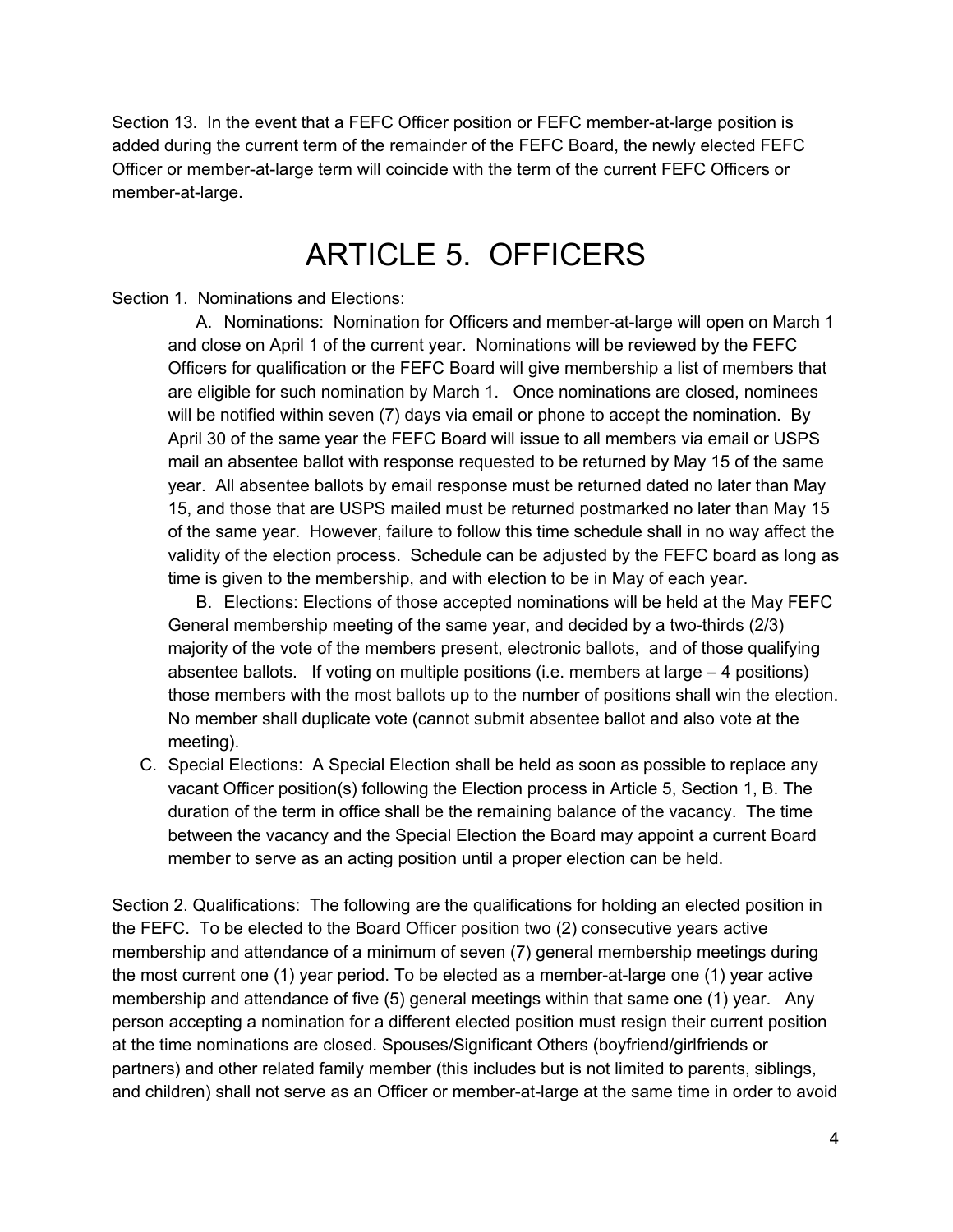the possibility of malfeasance (either real or perceived). Likewise avoidance should be made in respect to Family members as Officers acting as a liaison to a committee that is chaired by any of the above mentioned relationships.

To continue to hold an elected position during their term, an Officer or member-at-large should attend at least six (6) FEFC Board meeting in one (1) running year (*example: Jan-Jan: Feb-Feb, etc).* FEFC Officers have the right to remove delinquent Officers or member-at-large from said position prior to expiration of their term of office if not compliant.

Section 3. Officers: The Officers, exempt immediate past President, of the FEFC will be elected by the members in good standing. There will be a President, two (2) Vice Presidents, Secretary, and Treasurer. The President, two (2) Vice Presidents, Secretary, and Treasurer (Officers of the FEFC) will be elected during the even numbered calendar years. All Officers and Members-at-Large will be elected for a two (2) year term. Officers only are considered Board of Directors.

Newly elected Officers and Members-at-Large will assume their duties for all matters pertaining to their election year.

Section 4. President: The President will preside at all meetings, will have general supervision of the affairs of the FEFC, will sign or countersign all contract and other instruments of the FEFC, and perform all such other duties as are incident to the office or are properly required of the office by the membership. The President will appoint committee chairpersons on Audit, Bylaws, and Grievance committees. All others will be on a voluntary basis. The President will assign a Vice-President to assume the responsibilities of the President in the event the President is unable to fill their role temporarily. The President may be signatory to drafts or check for the withdrawal of money from the FEFC.

Section 5. Vice-President: The Vice President appointed by the President will exercise all functions of the office of President in the absence of the President. The Vice Presidents will serve as managers of all committee chairpersons as appointed by the President. The Vice Presidents will also serve as executive assistant to the President; provide support, assistance and guidance to the various committees and special projects, be liaison with other Booster Associations performing such duties as directed by the President in the course of exercising duties of this office.

Section 6. Secretary: The Secretary will issue notice as may be required for all meetings of the FEFC, will keep the minutes, will sign with the President such instruments that require such signature, keep an accurate list of membership (in coordination with the membership Chairperson) and conduct the general correspondence of the FEFC.

Section 7. Treasurer: The Treasurer will be responsible for the collections, disbursements and the custody of all the funds and securities of the FEFC and deposit same in the name of the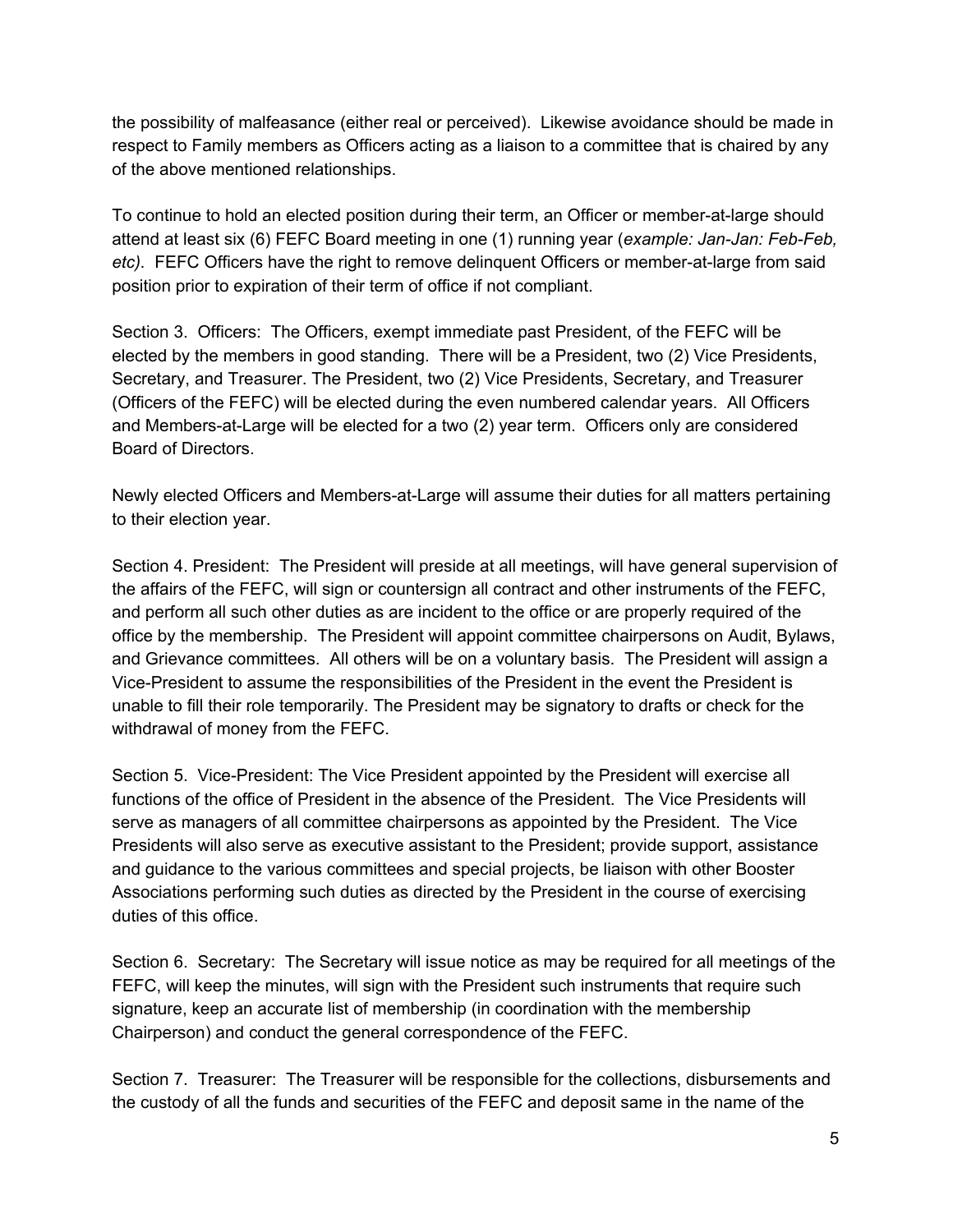FEFC in such bank or banks as directed. The Treasurer will sign all checks, drafts, notes and others for payment of money, approved by the President and/or Board. For any amounts over \$500.00 the draft or check should be initialed by either the President of Secretary. The Treasurer shall report the financial condition of the FEFC as each regularly scheduled monthly or called meeting along with updates on raffle table sales and expenses. The books will at all times be available for exhibition to any member of the FEFC Board.

A yearly audit shall be performed by the Audit Committee, comprised of the Treasurer, one (1) other Officer, one (1) member-at-large and two (2) active members in good standing. The audit shall be completed prior to October 1 of the current fiscal year. An outside audit completed by a CPA shall be at the request and approval of the FEFC Board of Directors.

Any Board of Directors or member must submit any and all receipts for approved items to the Treasurer within thirty (30) days from the date of the receipt. Receipt submitted after the thirty (30) days will require Board approval before payment will be authorized. Each receipt must contain the signature of the member requesting reimbursement along with the committee name whose budget the funds are to be attributed and that committee's chairperson.

Section 8. Front Office Representative: A Front Office Representative will not be an elected position. The Board shall make a recommendation to the Florida Everblades Organization for this position annually. This position will be assigned by the Florida Everblades Organization and mutually agreed to by the Board. The representative shall be present at meetings when possible.

Section 9. Immediate Past President: The Immediate Past-President will provide continuity to the FEFC Board for a period of six (6) months from the induction of the new Board on an 'as needed' basis, as the request of the new President.

Section 10. Members-at-Large: Current members of the FEFC will be elected as Members-at-Large to assist and chair standing committees. The number of Board Members-at-Large can be up to but not to exceed four (4) people. At the discretion of the Board, the amount of members at large may be increased as needed and by approval of the Officers. The Members- at-Large will report to the Vice Presidents or the President of the FEFC Board. The Members-at-Large will be elected during the odd numbered calendar years. All Officers and Members-at-Large will be elected for a two (2) year term.

Section 11. Any member of the FEFC Board of Directors may temporarily suspend a member for improper conduct, or a violation of the Bylaws of the FEFC. The FEFC Board of Directors will investigate the alleged violation and at the next FEFC Board meeting present the case. A determination will be made as voted by two-third (2/3) majority vote of the entire FEFC Board (directors and Members-at-Large) as to whether the suspension should be removed or set for a specific period of time, or if said member should be expelled permanently from the FEFC. If an Officer or Member-at-Large does not put forth effort to uphold their position or comply with the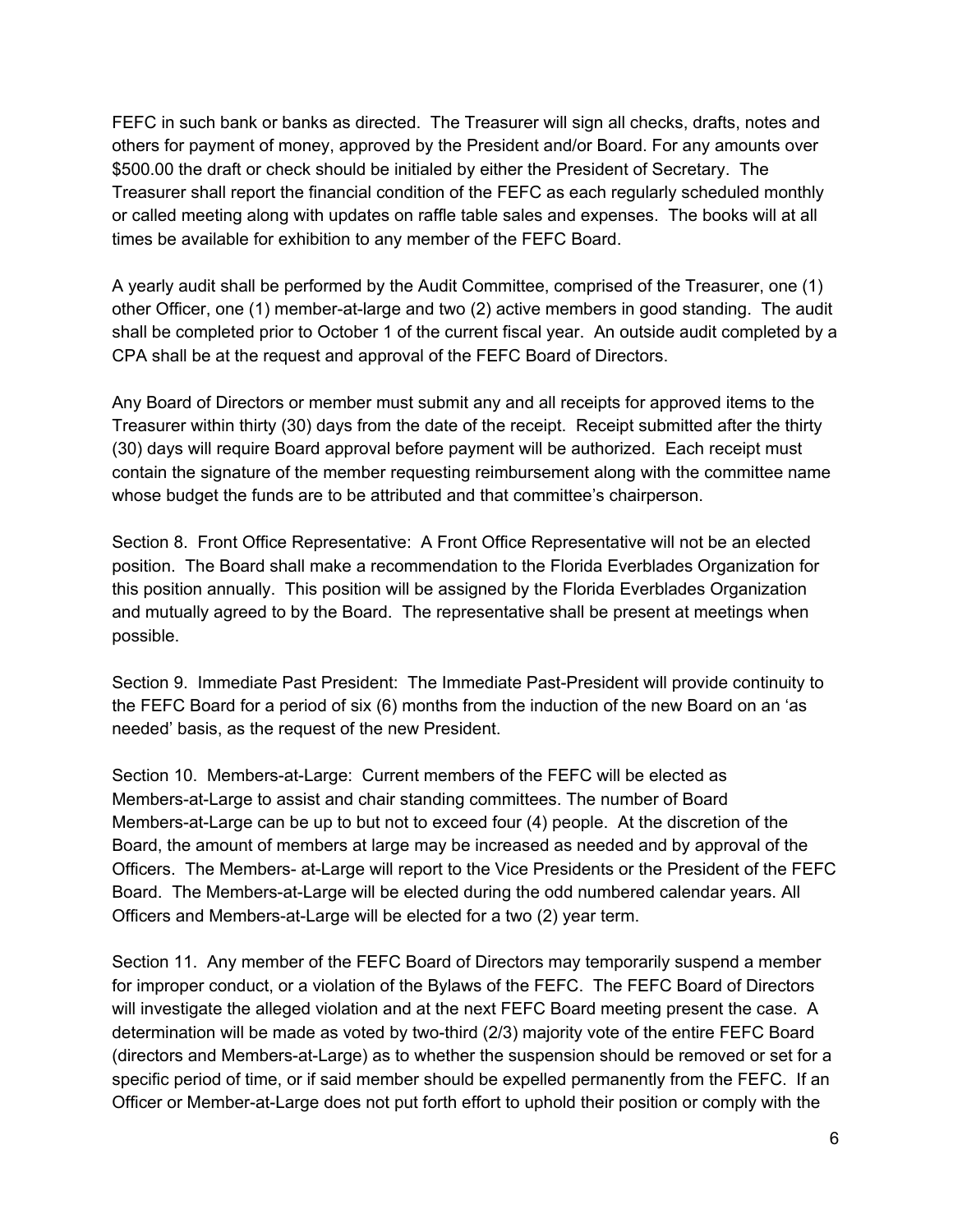<span id="page-7-0"></span>requirements of such position the President has the right to remove such Officer or member-at-large and appoint a replacement.

## ARTICLE 6. DUES

The annual dues will be decided upon by a two-thirds (⅔) majority vote under the current FEFC Board prior to the new fiscal year.

Section 1. All membership dues are to be current by September 15th of the new operating year. members not up to date by September 15th shall have membership privileges terminated until said dues are paid.

<span id="page-7-1"></span>Section 2. New members joining after January  $1<sup>st</sup>$  may be offered membership dues at half the membership rate for the balance of the current operating year.

#### ARTICLE 7 COMMITTEES

The President shall appoint committees as deemed necessary to achieve the goals of the FEFC. The President shall appoint a Board liaison to committees except in cases where the Committee Chair is also a Board member. A sample of such committees are:

Membership **Transportation** Road Supplies Apartment Supplies/Setup **Hospitality** Raffle Table (examples are raffle items, buttons, pictures, etc) Fundraising (examples are Shop w/scrip, Amazon Smile, etc.) Sponsorship **Newsletter** Social Media (examples are Website, Facebook, Twitter, Instagram, etc) Special Events Bylaws Audit **Grievance** 

The specific committee functions and responsibilities will be available upon request to the Secretary. The Secretary will obtain from the Committee chairpersons.

All Chairpersons and Committees shall be subject to the final authority of the Board. Said committee chairpersons appointed may be terminated by a majority vote of the full Board of Directors at the same time in order to avoid the possibility of malfeasance (either real or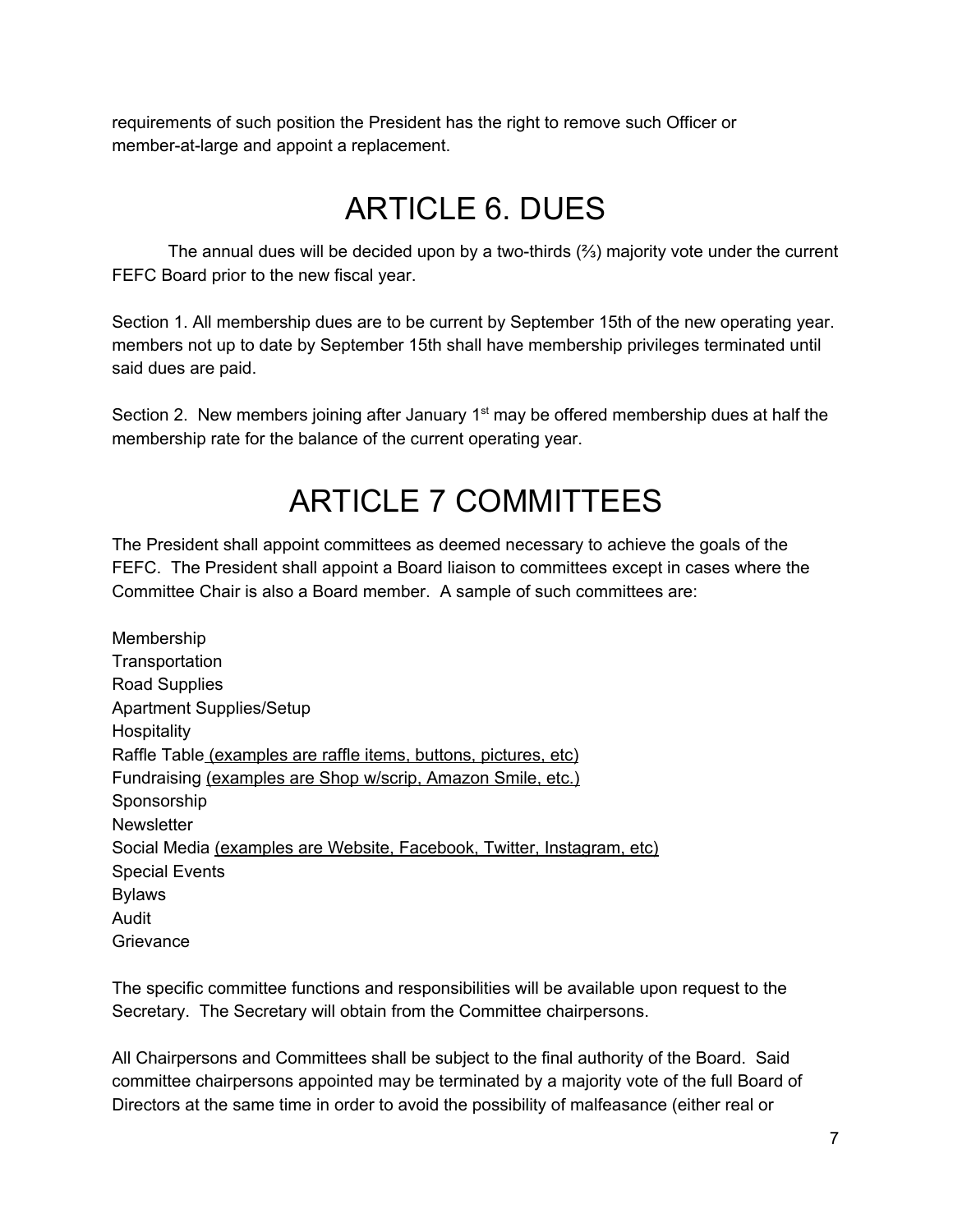perceived). Likewise avoidance should be made in respect to Family members on the Board of Directors acting as liaison to a committee that is chaired by a family member in Article 5, Section 2.

## ARTICLE 8. FISCAL YEAR

<span id="page-8-1"></span><span id="page-8-0"></span>The fiscal year of the FEFC shall be August 1st thru July 31st. The operating year of the FEFC shall be deemed the same.

#### ARTICLE 9. DISSOLUTION

Section 1. The Florida Everblades Organization reserves the right to dissemble the FEFC at any time without prior notice.

Section 2. If for any reason the existing FEFC Board of Directors chooses to resign their positions before their current term has expired, a special meeting shall be called of the general membership to elect new Board members or to dissolve the FEFC.

<span id="page-8-2"></span>Section 3. Disposition of funds: should the FEFC be disassembled, all monies of the FEFC will be donated to a designated  $501(c)(3)$  charity, as determined by the currently presiding FEFC Board and voted on by the general membership.

## ARTICLE 10. CODE OF CONDUCT

Section 1. To ensure that the FEFC remains a fun, relaxed, and respectful organization, the following Code of Conduct will apply to all members at all times.

- A. The FEFC understands that members' opinions can vary to a high degree and encourages any point of view be freely expressed by anyone. However, conduct by a member that is deemed detrimental to the best interests of the FEFC, such as, but not confined to, slander, acts of malicious intent, physical threats, fighting, bullying, damaging property, unreasonable intrusion into someone's personal space, libel, or any other type of defamation of character will NOT be tolerated AT ANY TIME and can be grounds for expulsion from the FEFC. In particular, these rules apply towards: fellow FEFC members, hockey players, guest speakers, hockey organizations and personnel, other hockey booster and fan clubs, and media.
- B. Communications on behalf of the FEFC: No member may use or refer to the FEFC in expressing his/her opinion in any written or oral forms unless prior approval has been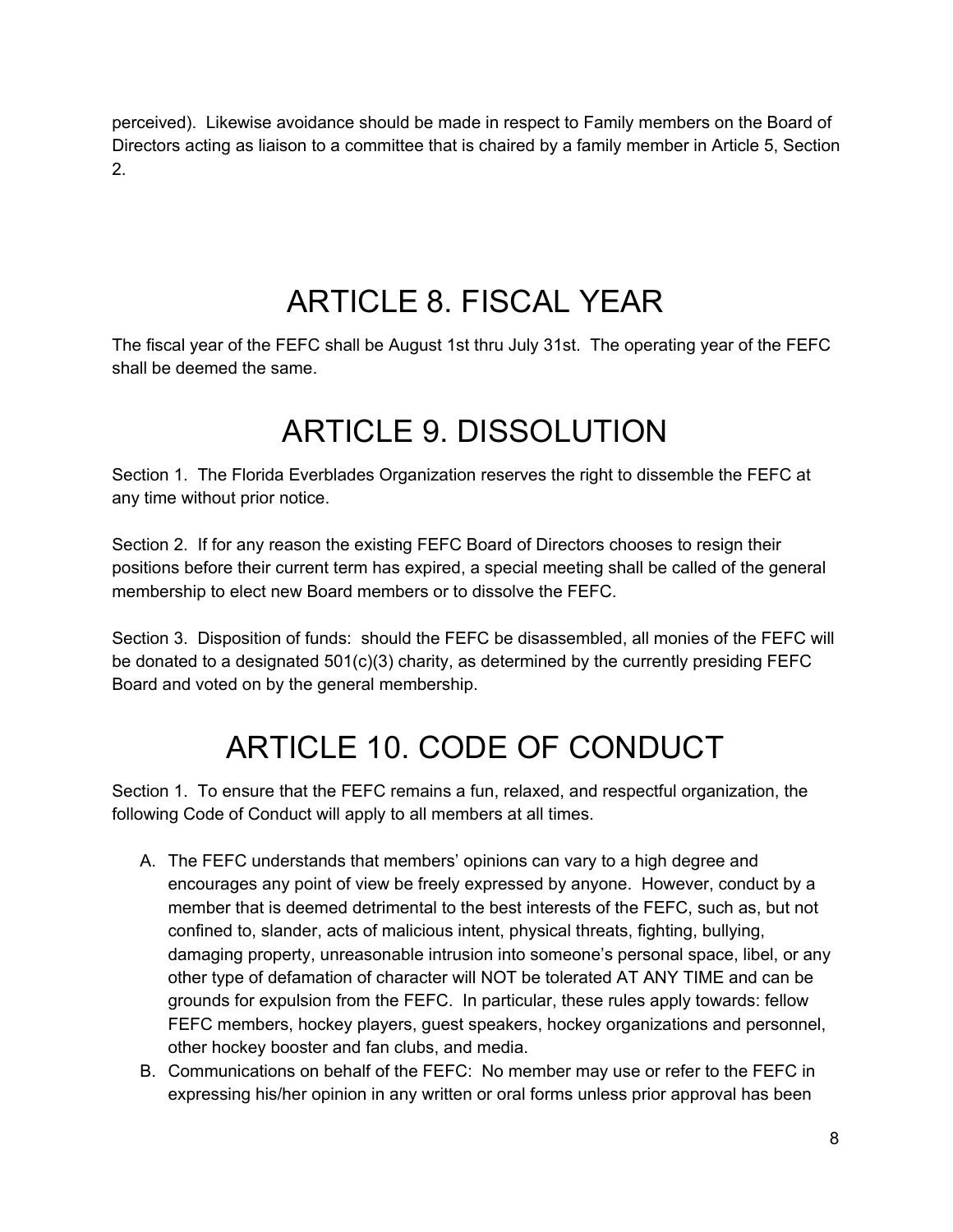given to the member by the FEFC Board of Directors.

- C. Enforcement: any conduct that could jeopardize the FEFC's existence not-for-profit status, or is contrary to the FEFC's Mission Statement and Bylaws can be grounds for expulsion from the FEFC.
- D. FEFC membership information shall only be used for FEFC use, not to be distributed outside the FEFC unless approval is given by the Board of Directors.

#### Section 2. Actions:

- A. Officers and Member-at-Large: any Officer or member-at-large may be impeached for improper conduct or conduct prejudicial to the welfare of the FEFC. The Front Office Representative shall present the impeachment proceedings to the FEFC Board, who will then make a determination as to the retention or removal of the Officer.
- B. Membership: as an FEFC member it is each individual's duty to recognize that he or she is a representative of the FEFC, and it is also individual's responsibility to project a favorable image in order not to discredit the FEFC or the Florida Everblades Organization. Should this "code of conduct" be disregarded by anyone, action will be taken by the FEFC Board of Directors (see Article 5, Section 11) and their recommendation will be voted upon by the general membership.

### ARTICLE 11. INDEMNIFICATION

<span id="page-9-1"></span><span id="page-9-0"></span>The FEFC shall indemnify each Officer, including former Officers, to the full extent permitted by Florida General Corporation Act and the Florida Not-For-Profit Corporation Act.

## ARTICLE 12. AMENDMENTS

Any recommendations concerning changes to the Bylaws will be delivered to the Secretary in writing. These recommendations will then be turned over to the Bylaws Committee Chair when appointed. Any changes recommended by the committee will be brought to the FEFC Board by the next Board meeting. Altered, amended or new Bylaws which are adopted by the FEFC Officers must have a two-thirds (2/3) majority approval by the members voted on at the following membership meeting.

## ARTICLE 13. PROCEDURES

<span id="page-9-2"></span>The proceedings of the FEFC shall be governed 1st by the FEFC's Bylaws, 2nd any standing rules (policies and procedures approved the Board) and 3rd according to the latest rules of Robert's Rules of Order as revised.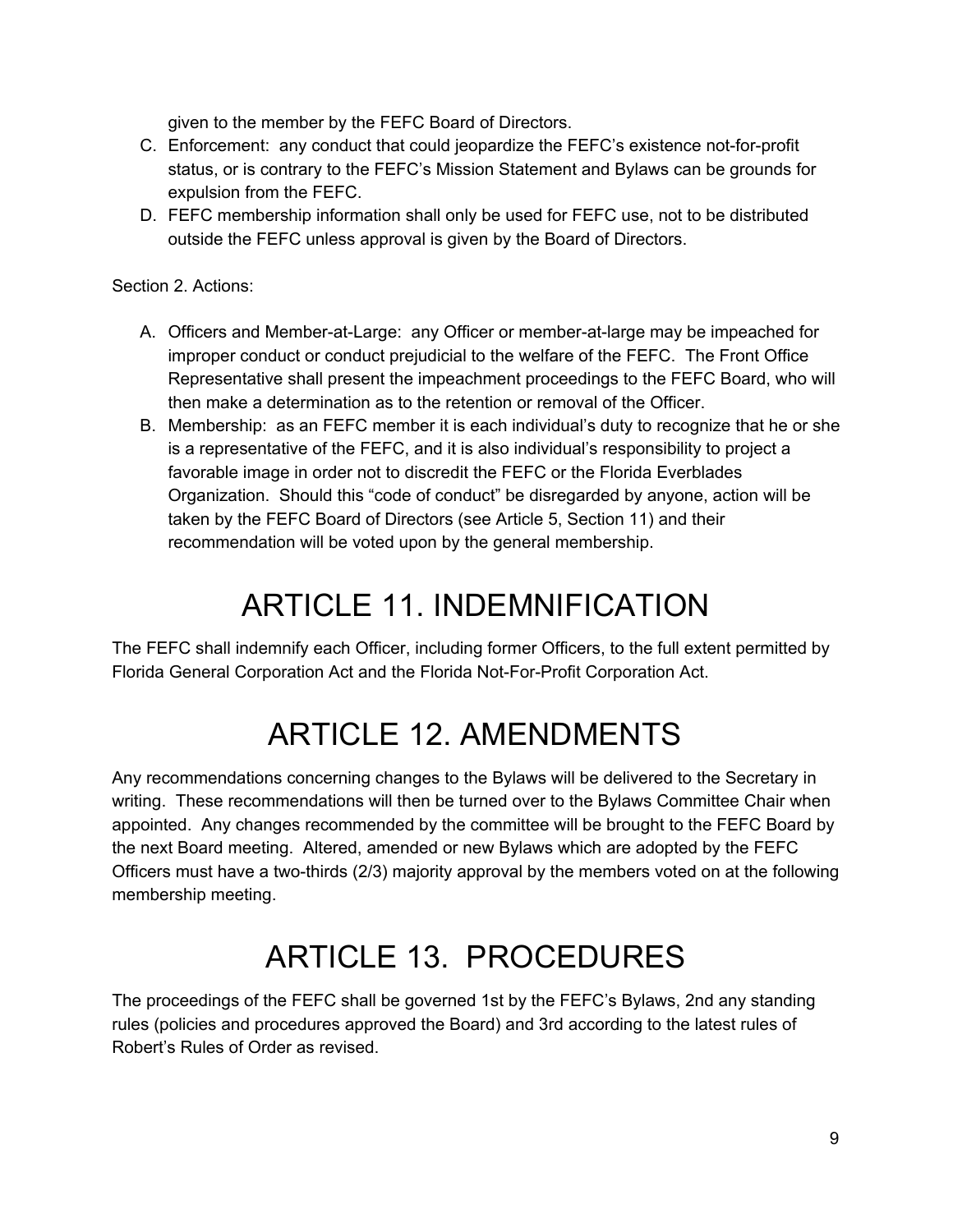## REVISION 4 EFFECTIVE NOVEMBER 28, 2017